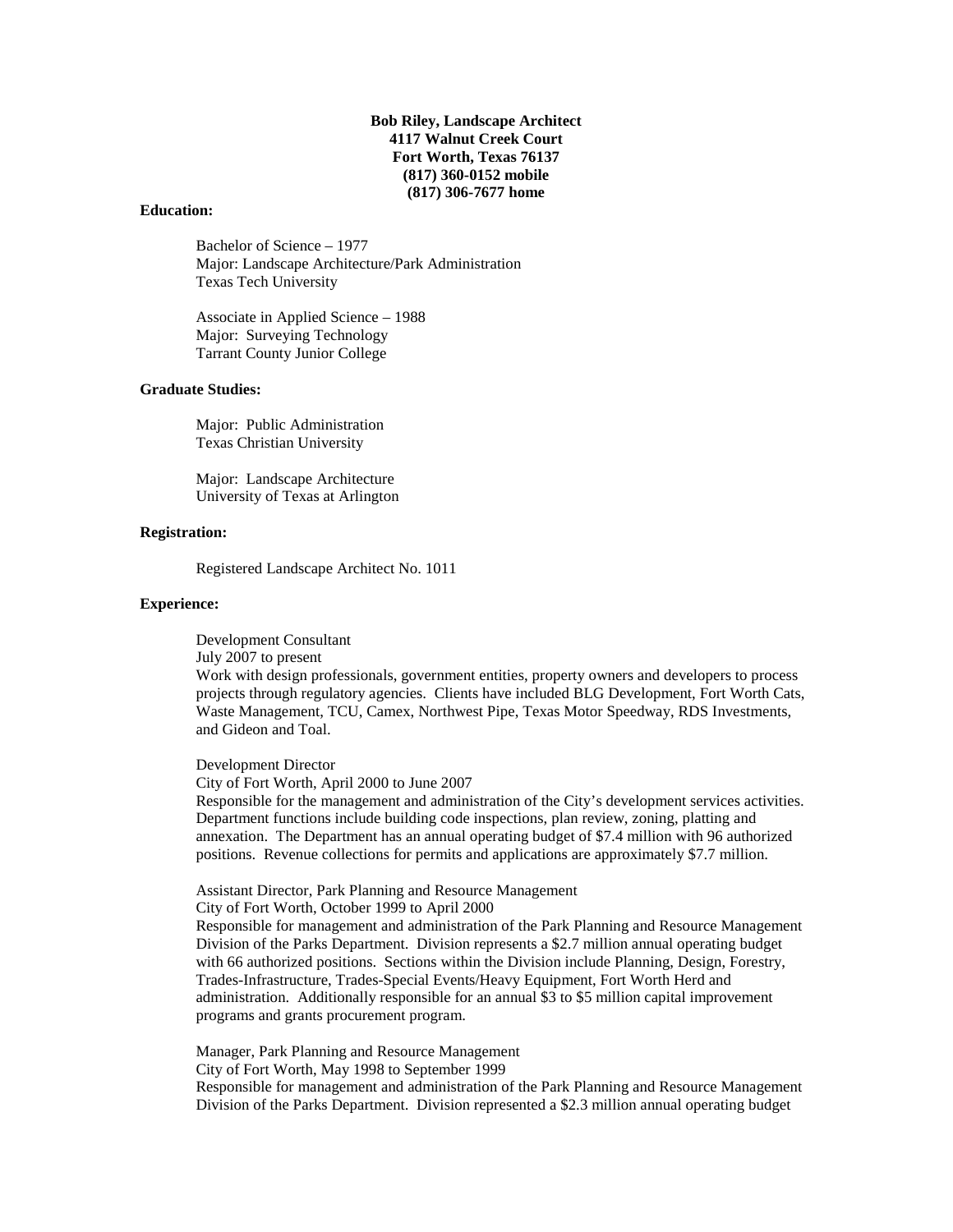with 56 authorize positions. Annual capital improvement program of \$2 to \$4 million. Division responsible for procurement of design/engineering services, construction management and contract compliance.

Acting Director, Planning and Growth Management Department City of Fort Worth, June 1997 to May 1998 Responsible for the management and administration of the Planning and Growth Management Department. Department represents an approximate annual operating budget of \$1 million with 17 authorized positions.

Manager, Park Planning and Resource Management City of Fort Worth, 1993 to June 1997 Responsible for management and administration of Parks and Community Services Department's Division of Park Planning and Resource Management. Division represents a \$2.06 million annual operation budget with 51 authorized positions and a \$2 million capital improvement budget.

Senior Landscape Architect City of Fort Worth, 1984 – 1993 Responsible of design, construction management and contract compliance. Improvements included community/recreation center developments, golf course construction, trails, playgrounds and other recreational facilities.

Landscape Architect II City of Fort Worth, 1979 – 1984 Responsible of design, construction management and contract compliance. Improvements included community/recreation center developments, golf course construction, trails, playgrounds and other recreational facilities

Director of Parks and Recreation City of White Settlement, 1977 – 1979 Responsible for administration of the City's parks and recreation improvements, programming and maintenance. Reported to City Manager.

#### **Organizations:**

Board Member of Fort Worth City Credit Union (2005 to present) Board Member of Streams and Valleys Inc. (2007 to present) Board Member of Trinity River Vision Authority (2013 to present) City of Fort Worth Street Car Study Group (2007-2008) City of Fort Worth Water Utility Task Force (April – October 2013) Distinguished Alumnus Award 2006 – Texas Tech University, College of Agricultural Sciences and Natural Resources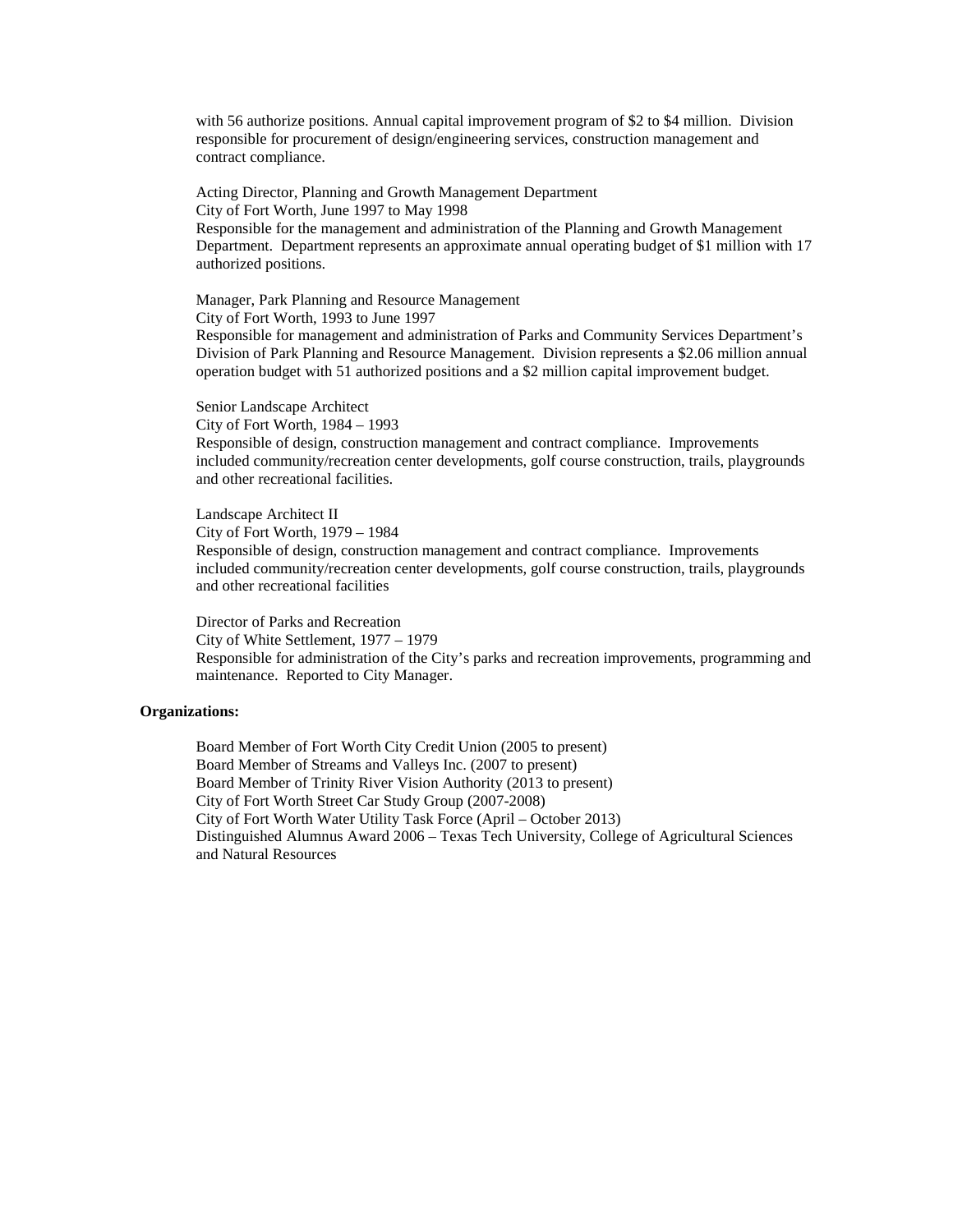

# **GREATER TEXOMA UTILITY AUTHORITY**

**5100 AIRPORT DRIVE DENISON, TEXAS 75020-8448** 903/786-4433 FAX: 903/786-8211 www.gtua.org

November 20, 2013

Mr. Jim Parks North Texas Municipal Water District PO Box 2408 Wylie TX 75098-2408

 $RE:$ Region C Representation

Dear Jim:

I will be retiring from the Authority on March 31, 2014. In anticipation of that event, I am offering my resignation as a member of the Region C Water Planning Group. I have been representing the category of water districts on Region C. In the past when other members have resigned, they have offered candidates to the water planning group for replacement purposes. With that thought in mind, I am offering the name of Drew Satterwhite, P.E., the new General Manager of the Greater Texoma Utility Authority as a candidate representing water districts in Region C.

Mr. Satterwhite is a graduate of Texas Tech University with a degree in civil engineering and has previously worked with the North Texas Municipal Water District. He began working with the Authority on September 23, 2013. A copy of his resume is attached for your use, as well as for the use of the other members of Region C.

I have sincerely enjoyed being a part of this organization and valued the insights and contributions each of you have made for the water needs in the State of Texas.

Sincerely, Chopman errisler.

ferry W. Chapman **Consulting General Manager** 

JWC:cc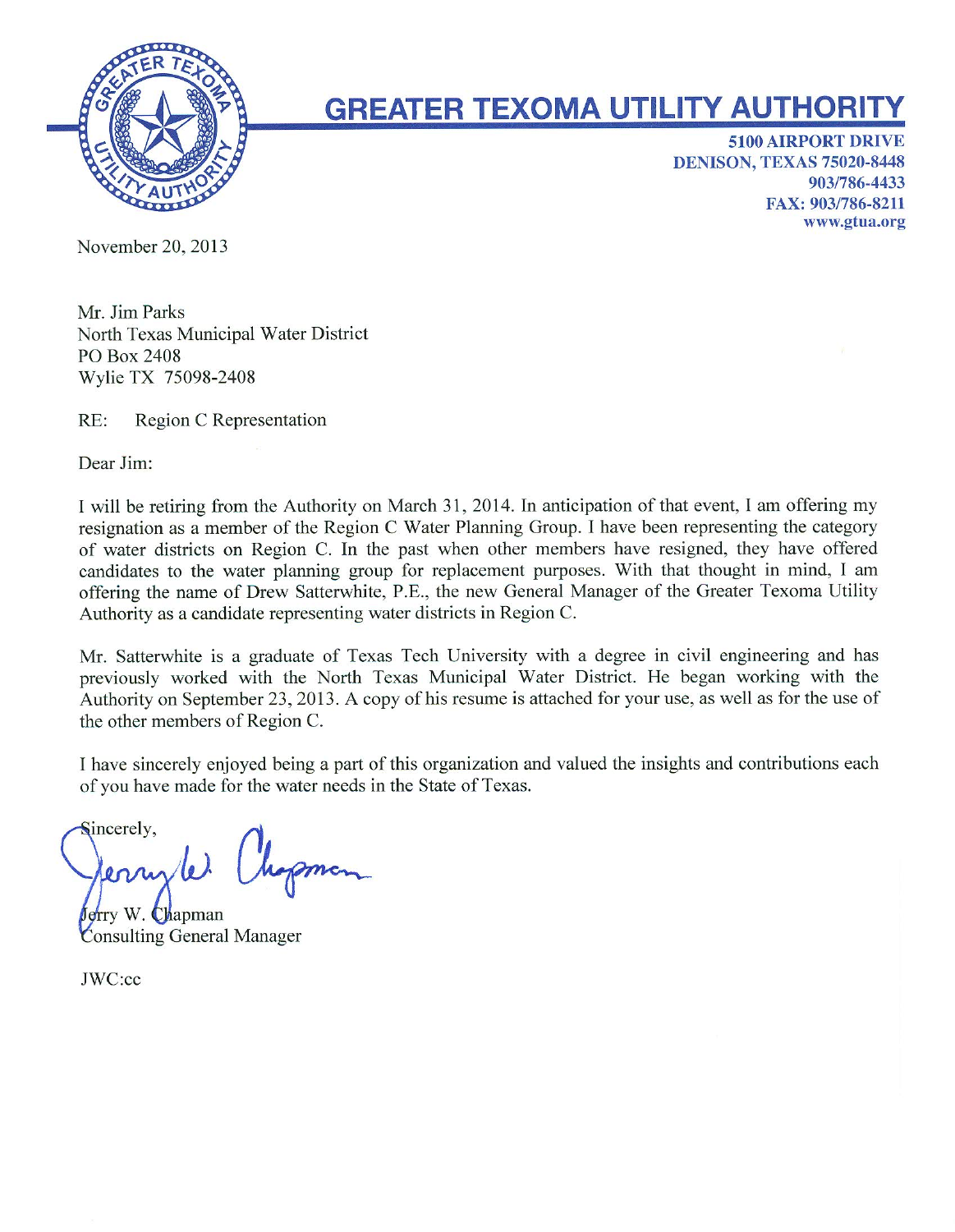# **Drew Kennedy Satterwhite, P.E.**

504 St. Lukes Dr. Richardson, TX 79036

903-327-3836 drews@gtua.com

# **Oualifications**

B.S., Civil Engineering - Texas Tech University - Lubbock, TX **Licensed Professional Engineer, Texas** 

#### **Experience**

Project Manager - North Texas Municipal Water District

- Manage design and construction of CIP projects with a focus on water treatment facilities
- Design management duties: coordinate with operations and maintenance to prioritize  $\bullet$ needs during scope development, review of construction plans and specifications, and reviewing contractors' bids
- Construction management duties: lead pre-construction and construction progress  $\bullet$ meetings, review consultant and contractors' pay applications, requests for information, submittals, field changes, and change orders
- Projects include:  $\bullet$ 
	- \$7.5M, Rehabilitation of a 70mgd water treatment plant's filters which  $\circ$ includes replacement of underdrains, media, valves, actuators, piping, control system, electrical, epoxy coating system, and structural repairs/modifications
	- \$6M, Rehabilitation of a 280mgd water treatment plant's filters which  $\circ$ includes replacement of underdrains, media, epoxy coating system, and structural repairs/modifications
	- \$14M, Construction of a 7 million gallon finished water reservoir and flow  $\circ$ metering improvements covering 4 water treatment plants which includes installing magnetic flow meters, valves, concrete vaults, and associated **SCADA** tie-ins

**Research Engineer** – North Texas Municipal Water District

- Performed treatment process optimization evaluations and tested proposed treatment equipment for water treatment plants, wastewater treatment plants, and wastewater collection systems
- Completed numerous TPDES permits for wastewater treatment plants  $\bullet$
- Responsible for Industrial SW3Ps at 11 was tewater plants including completing,  $\bullet$ monitoring, and annual inspections

**General Contractor - Satterwhite Construction** 

- Managed the design and construction of 2 custom homes  $\bullet$
- Personally performed various phases such as: design, excavation, decking, plumbing, electrical additions, framing revisions, etc.
- Evaluated and hired all subcontractors  $\bullet$
- Made material and design decisions to balance client needs, constructability, and efficiency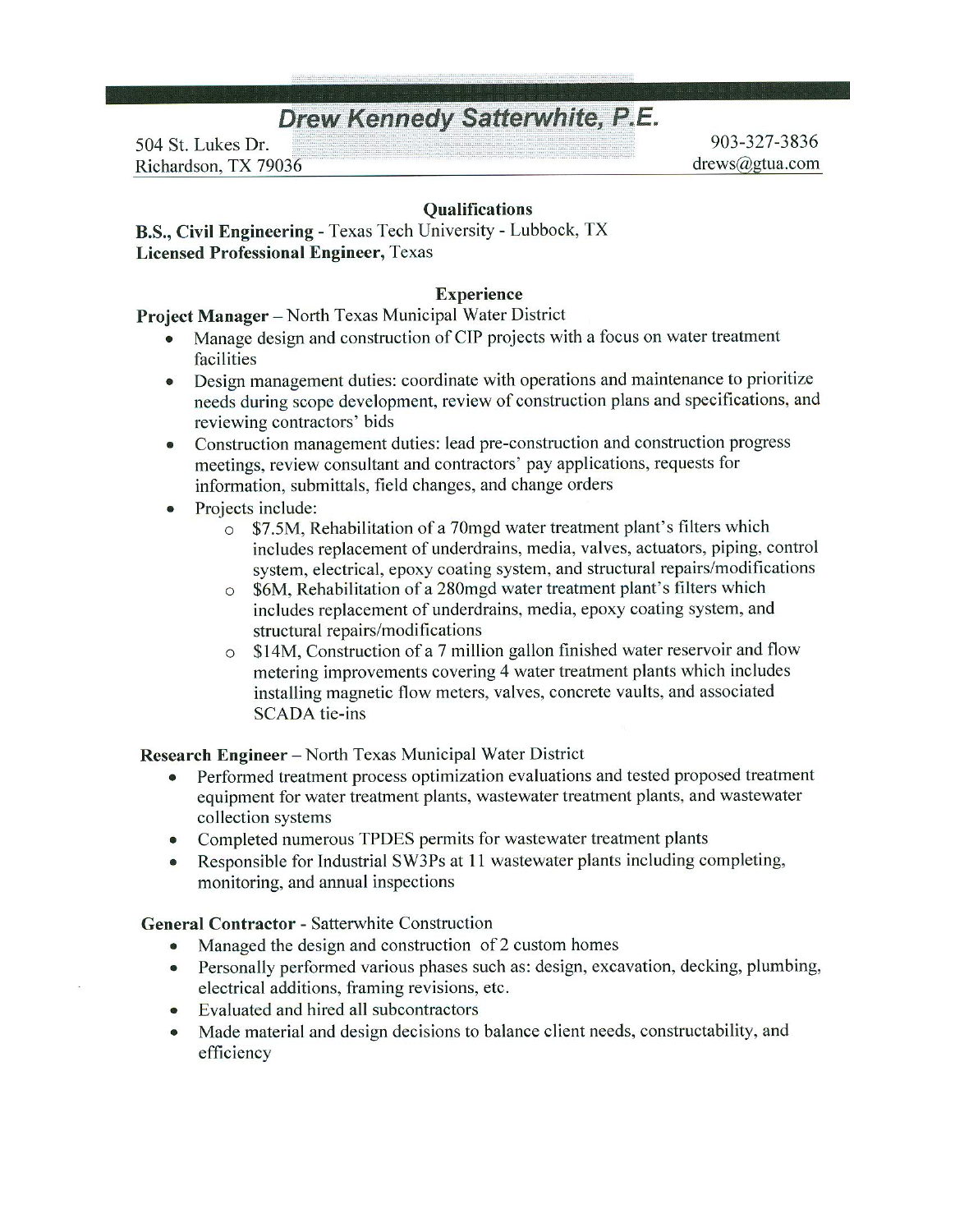Engineering Internship - Edminster, Hinshaw, Russ & Associates

- Worked in the Hydraulics & Hydrology Department using ICPR, Auto-CAD,  $\bullet$ ArcGIS, and HEC-RAS
- Completed an engineering report submitted to Harris County Flood Control District  $\bullet$

Engineering Internship - Keys & Shehan Engineering

- Worked extensively with Auto-CAD
- Read and edited engineering plans
- Focused on land development projects

**Maintenance - Canadian River Municipal Water Authority** 

- Involved in maintenance of dam, aqueduct system, and well field
- Assisted with water quality data collection and analysis

#### **Notables**

- Presented at the AWWA national conference on the topic of Engineered Biofiltration in Water Treatment Plants
- Phi Theta Kappa Junior College Honor Society
- 3 Dean's Honor Rolls: Texas Tech University, South Plains College, and Frank  $\bullet$ Phillips College

References: Available on request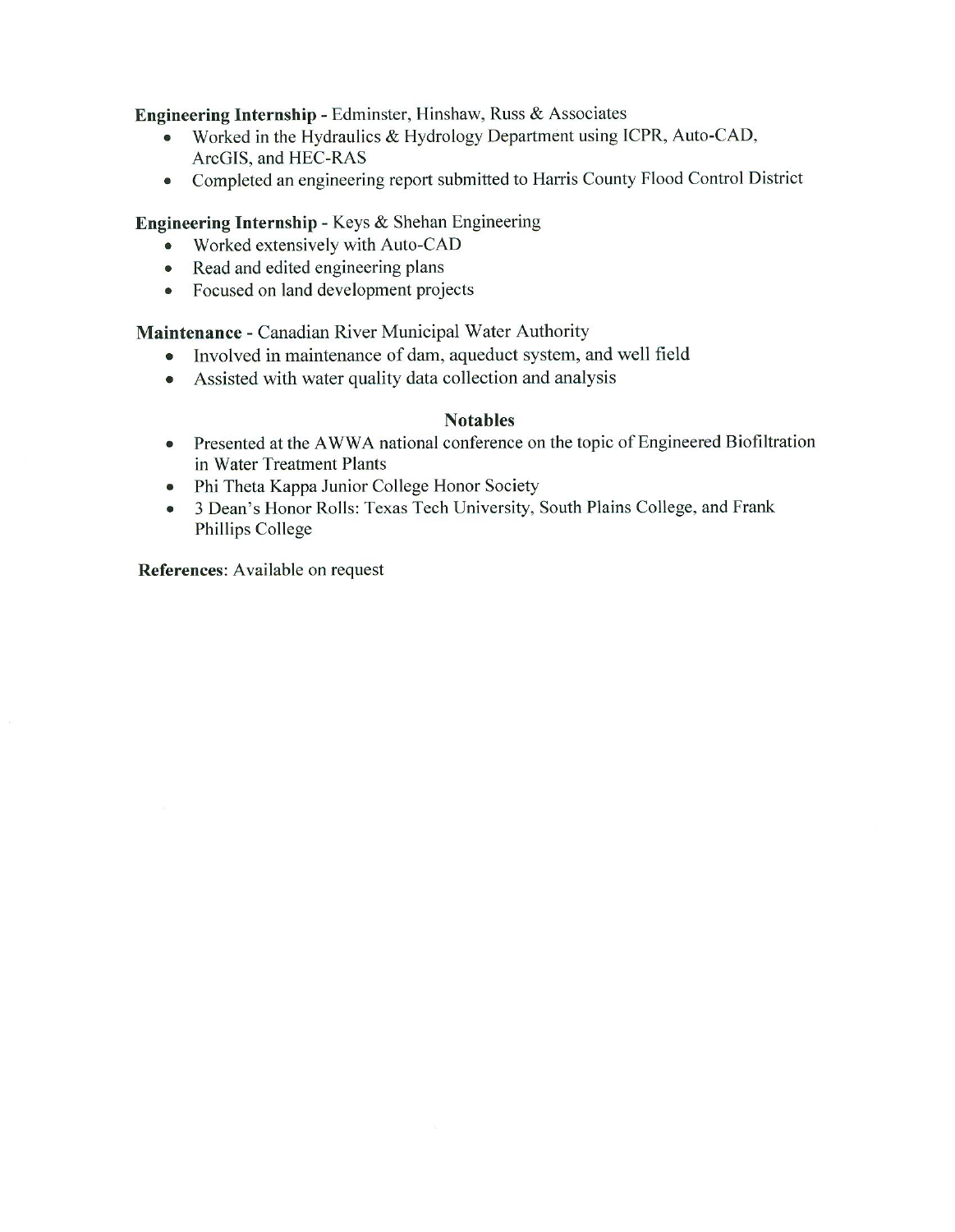# **WALTER J. PISHKUR**

#### **SENIOR EXECUTIVE AND CORPORATE OFFICER**

Highly accomplished visionary with a proven track record of success in optimizing and streamlining organizations to provide improved services and increased revenues. Experienced leader, communicator, and negotiator. Builds trust within team focused environments as well as with clients to facilitate strong business relationships and enhanced industry recognition. Recognized for the ability to turnaround and redefine organizations. A problem-solving innovator who adapts to unique challenges, driving company growth by executing cost-effective strategies. Core competencies include:

> Key Relationship Management Strategic Planning<br>Transformational Leadership Government Relati Business Development<br>
> Change Management<br>
> Change Management<br>
> Training & Developm Employee/Labor Relations

Government Relations/Advocacy Training & Development<br>Public Relations

#### **PROFESSIONAL EXPERIENCE**

#### **CITY OF ARLINGTON Director of Water Utilities** 2012-Present

*A Top 50 utility in the United States with 221 employees providing water and wastewater service to 400,000 customers.* 

Oversight and Responsibility for overall operation of a municipal water and wastewater system including capital and operating budget development, strategic planning, rate design, and employee development. The utility systems serve a 99.7 square mile area which is relatively coterminous with the corporate boundaries of the city. The water system includes two state of the art water treatment facilities, with a certified treatment capacity of 172.5 MCD, eleven elevated storage tanks with 18.5MG capacity, and six pump stations. The wastewater system is comprised of 1,209 miles of sanitary sewer mains and four sewage lift stations. The Water Utilities Department also manages billing services, customer support functions, and conservation programs.

#### **BUTLER COMMUNITY COLLEGE, Butler, PA** 2010-2013

**Adjunct Professor**, Schools of Business and Communication

#### **UNITED WATER INC.,** Harrington Park, NJ 2010-2012

*A leader in the water services industry since 1869 with 2,300 dedicated employees serving over 5.7 million people in 21 states.*

#### **Director of Business Development**

Responsibilities included the revitalization of the Company's Business Development activity and new market opportunities.

- Proposed a new service offering that enabled a strategic advantage in the acquisition of new clients across the United States.
- Established an active referral network with affiliated companies to market their services.
- Engaged network of legislative and regulatory leaders that enhanced Company brand awareness.
- Facilitated the development of an internship program for water and wastewater operators.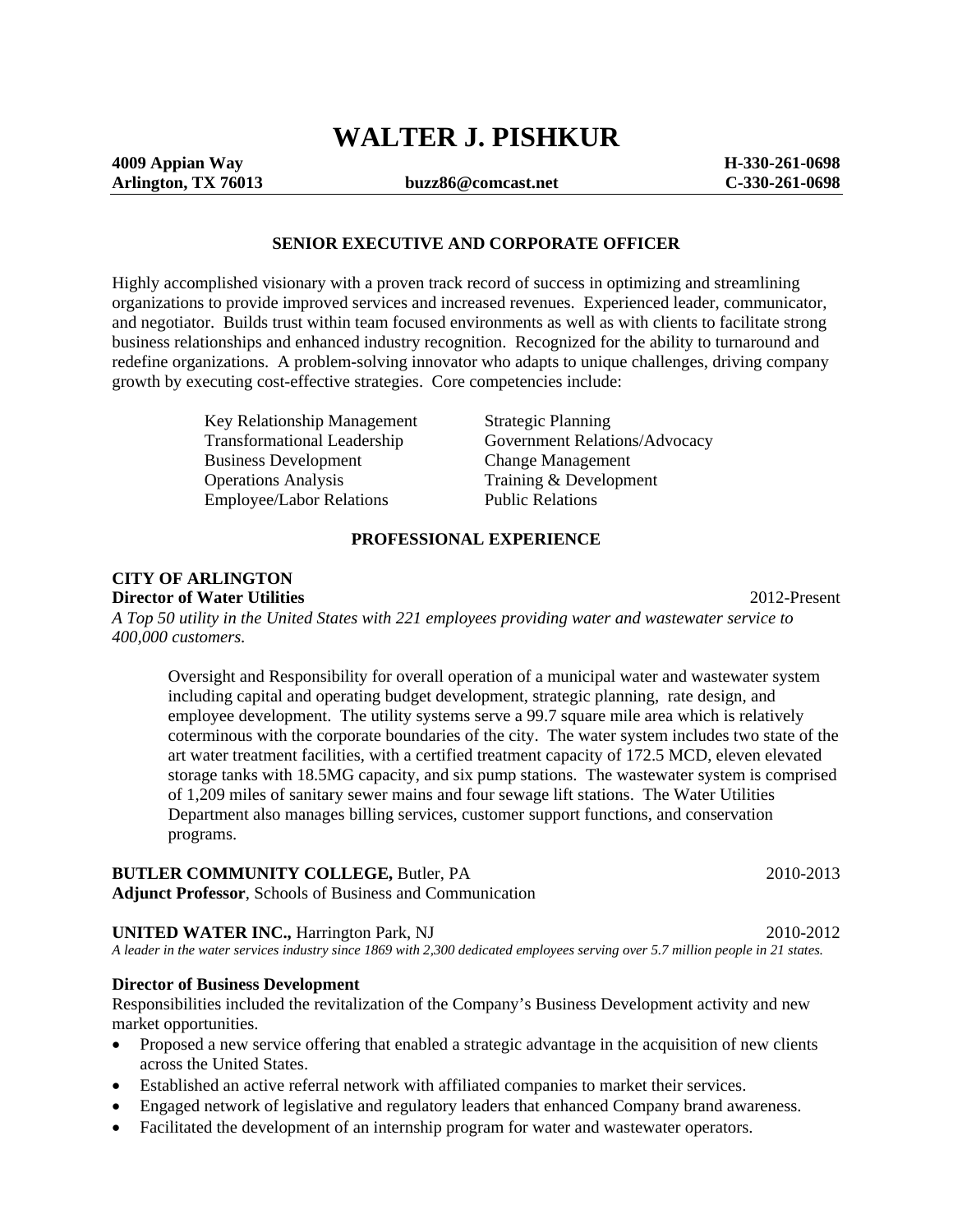• Developed business relationships which led to securing contracts that resulted in \$1.5 million in revenue.

# **FORUM HEALTH INC.,** Youngstown/Warren, OH 2008-2009

*Second largest employer in Youngstown metropolitan area.* 

# **President and Chief Executive Officer**

Asked to serve as the Chairman of the Board to steer the survival of the \$800 million multidisciplinary healthcare system that had been managed by interim executives. The healthcare system is comprised of two acute care hospitals, one rehabilitation hospital, two ambulatory care centers as well as outreach laboratories and diagnostic centers manned by 4,000 employees who are represented by four unions which handle 350,000 admissions, outpatient visits, Emergency room visits, and surgeries. Following a strategic change of direction, served as President and Chief Executive Officer to provide leadership, direction and management of company activities to ensure achievement of established goals and strategies intended to avoid the impending demise of the healthcare system. **Walter J. Pishkur, 330-261-0698 Page 2 Page 2 Page 2 Page 2 Page 2 Page 2** 

# **President and Chief Executive Officer (**Continued)

- Developed strategic plan adopted by board to set direction to enable the hospital system to survive without sale and was asked to serve as President and CEO.
- Presented board and creditors with business plan, demonstrating profitability at each of three hospitals for years 2010-2012.
- Built a strong working relationship with organized labor groups and successfully negotiated to achieve \$37 million in concessions and \$64 million in additional legacy cost savings over a three year period.
- Implemented action items which eliminated a \$30 million operating loss, transforming it into a 2% operating profit.
- Instituted performance planning for senior management correlated to outcomes identified for system.
- Improved clinical outcomes, customer satisfaction and public image and achieved goal of keeping three hospitals open to preserve healthcare access with minimal job loss.
- Transitioned hospitals into marketable entities, while improving cash flow.

**AQUA OHIO, INC./AQUA PENNSYLVNIA SHENANGO DIVISION**, Youngstown, OH 1992-2008 *Largest water company in the state of Ohio* 

# **President and Chief Executive Officer**

Managed operation of company and six subsidiary divisions, providing water service to 300,000 people in 12 counties in Ohio. Concurrently had similar responsibility for similar Western Pennsylvania operations of Aqua Pennsylvania, serving over 80,000 people in four counties. Led operations, financial and capital planning, staffing, public relations, regulatory affairs, as well as business development. Total employee group of 200 with 12 direct reports.

- Grew customer base by 50% and doubled counties served by completing over 20 growth initiatives enhancing company position as largest investor-owned utility in Ohio and earning consideration by regulators as preeminent water utility within jurisdiction.
- Streamlined and aligned corporate office toward supporting field operations.
- Improved relationships with regulatory agencies and worked closely with staffs on rate and operational issues.
- Spearheaded passage of two precedent-setting bills in Ohio: tort reform protection from nuisance lawsuits; and infrastructure improvements. Both bills reduced cost to customers and enhanced company's ability to provide quality service.
- Improved productivity measures over 200% by placing special emphasis on budgeting and implementing metrics to guide improvements in cost management and efficiency as part of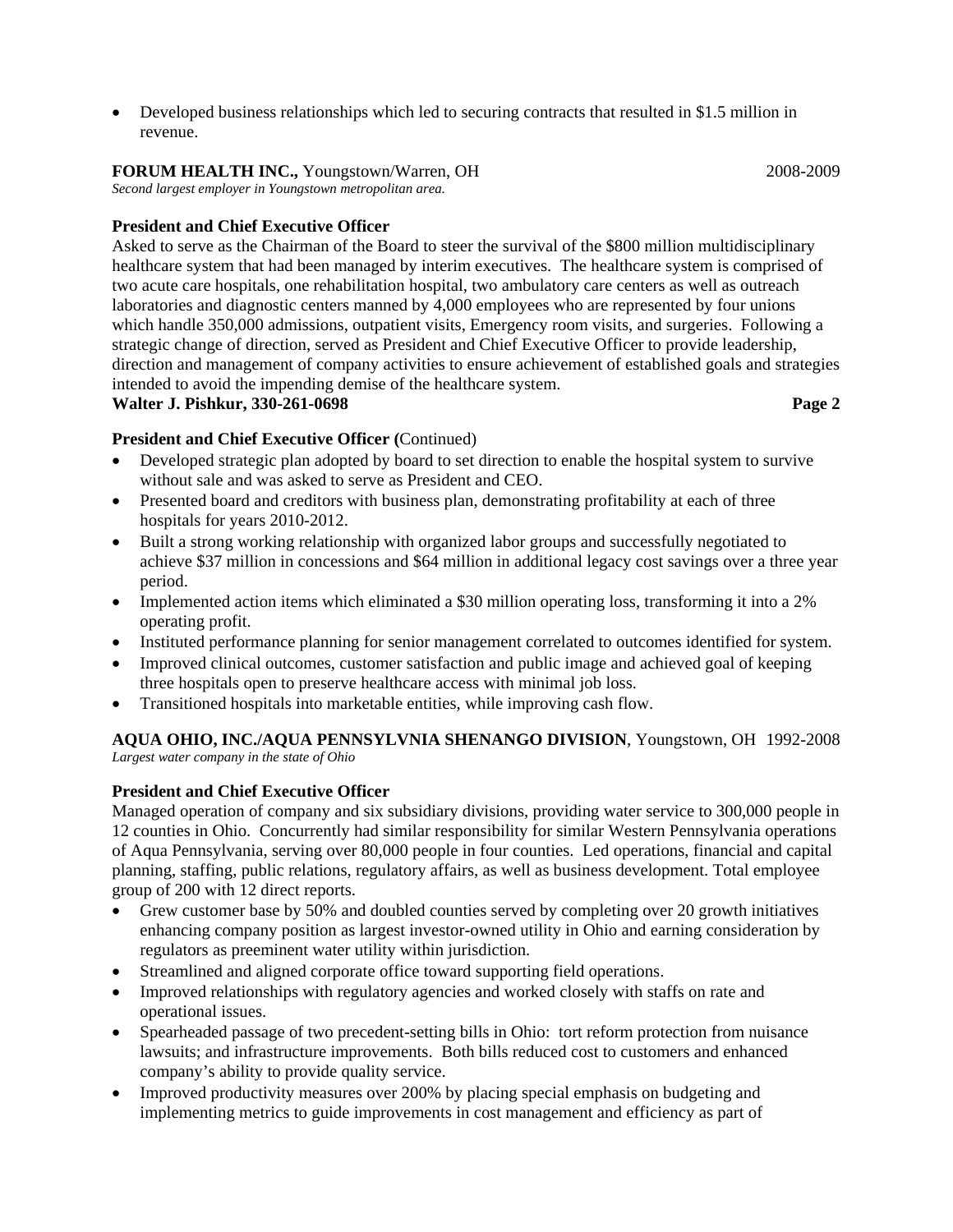introducing performance planning process to company's entire management team and achieved status as one of the industry's best managed utilities.

- Transitioned company from six fragmented divisions into four coordinated operations supported by a corporate service group.
- Created position of public relations manager and empowered divisional vice presidents to attain recognition as highly regarded corporate citizen within all service territories.

### **ADDITIONAL RELEVANT EXPERIENCE**

**INTER-STATE WATER COMPANY,** Danville, IL - **Executive Vice President and General Manager**, 1986-1992. Coordinated operational activities of water utility serving 55,000 people, consisting of planning, staffing, and directing operation of utility with 42 full-time employees. Headed employee relations, public and local media liaison activities, and preparation of expert testimony for regulatory matters. Designed and provided testimony for innovative rate structure to retain key customerand received regulatory approval. Expanded source of supply and oversaw design and construction of state-of-the-art water treatment facility.

#### **Walter J. Pishkur, 330-261-0698 Page 3**

### **ADDITIONAL RELEVANT EXPERIENCE** (Continued)

**OHIO WATER SERVICE,** Marysville, OH – **District Manager**, 1982-1986. Led operational activities of water utility serving 10,000 people, including planning, organizing, staffing, and controlling operation of utility. Managed public relations, served as local media liaison, and led budgeting as well as employee relations for an employee group of 16.

**OHIO WATER SERVICE,** Struthers, OH - **Business Manager**, 1980-1982. Held responsibility for total office function of water utility serving 42,000 people. Oversaw meter-reading staff of three, servicestaff of three, and clerical staff of five individuals. Prepared district operating reports, customer billings, inventory, operational budgets, and managed entire customer service function.

#### **CITY OF HUBBARD WATER DEPARTMENT,** Hubbard, OH – **Utility man/Operator/Chemist**,

1970-1980. Performed meter repair and installation, backhoe operation, pipe and service line installation, customer service, operation of state-approved laboratory in bacteriology and wet chemistry, as well as operation of water treatment facility. Member of AFSCME Union and former officer of Local.

#### **EDUCATION**

**M.B.A.**, 1992 *University of Illinois*, Urbana-Champaign, Illinois

**B.S.B.A., Operations and Production Management**, 1986 *The Ohio State University*, Columbus, Ohio

# **PROFESSIONAL DEVELOPMENT**

**Essentials of Accounting and Finance**, 1995 **Ohio State College of Business Executive Education** 

**Corporate Finance for Utility Industry**, 1995 **PaineWebber, Inc.** 

**Role of BOD in Private and Closely Held Companies**, 1993 *National Association of Corporate Directors*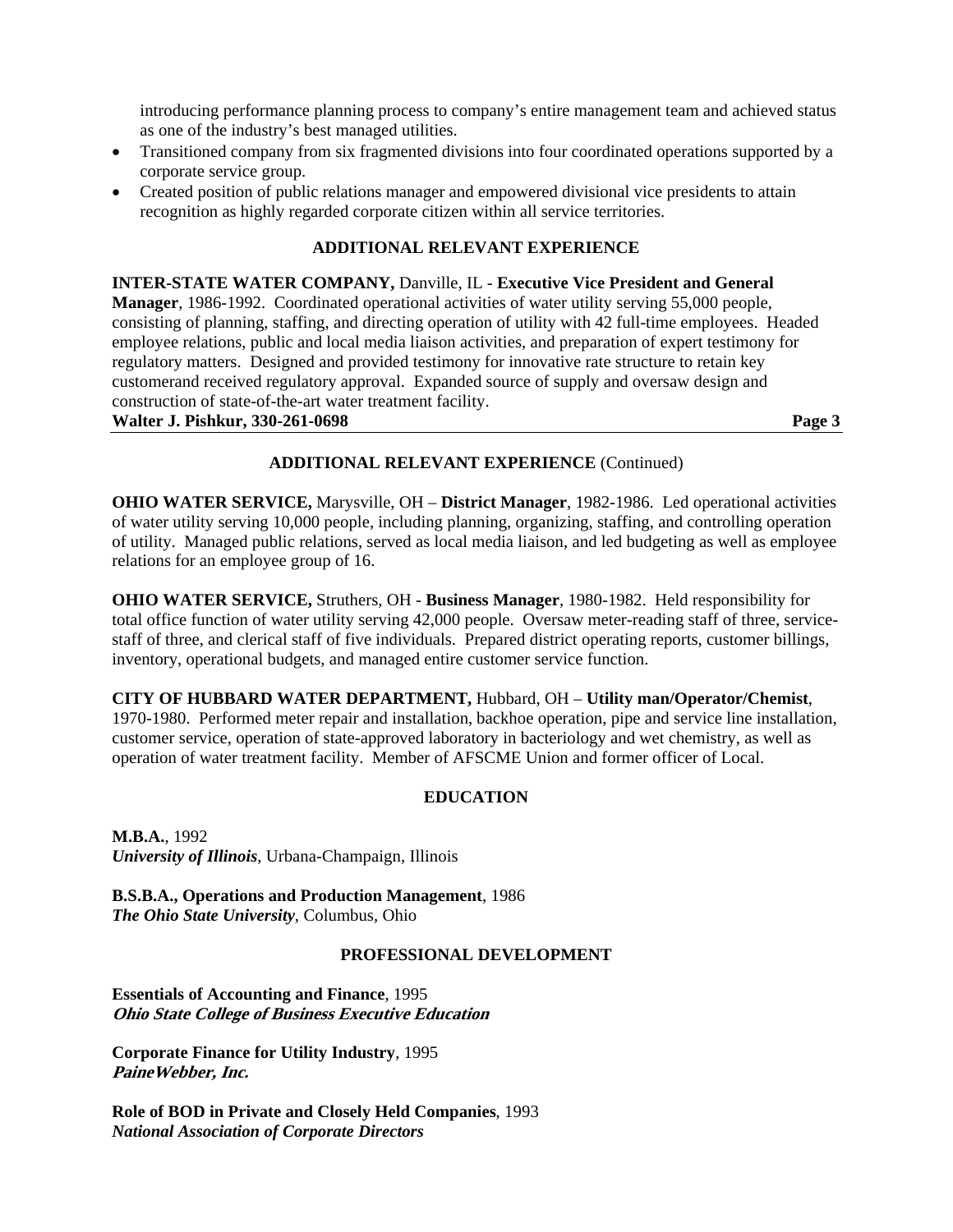**Benchmarking**, 1993 *International Quality and Productivity Center* 

**Management**, 1983 *Virginia Polytechnic Institute* 

#### **LICENSURES**

*Illinois Class-A Certified Operator Ohio Environmental Protection Agency Laboratory Training Course Diploma Ohio Class-III Water Operation License Texas Class A Certified Operator*

#### **Walter J. Pishkur, 330-261-0698** Page 4

#### **AFFILIATIONS**

*American College of Health Care Executives National Association of Water Companies State of Ohio Governor Appointment to Private Water Systems Advisory Board American Water Works Association-Silver Water Drop Recipient National Rural Water Association* 

#### **PRESENTATIONS**

*AWWA National Conference*, 1997; 2006-2007 *National Association of Investors Corporation's, Ohio Investors Fair*, 2002; 2005 *National Association of Regulatory Utility Commissioners Conference*, 2004 *California Water Association Conference*, 2002 *National Rural Water Association Conference*, 2000 *NAWC Eastern Customer Service Conference*, 1998; 2000 *Ohio AWWA State Conference*, 1998 *National Regulatory Research Institute Biennial Conference*, 1994

#### **COMMUNITY INVOLVEMENT**

*Youngstown YMCA: Metro Board of Trustees,* 2006-2013 *Youngstown Symphony Society: Board Member***,** 2005-2012 *Youngstown Warren Regional Chamber of Commerce: Board Member*/*Executive Committee,*  2000-2009 *Youngstown-Mahoning Valley United Way Community Corporation: served as Executive Committee,* 2001-2013 & *Campaign Chairman***,** 2000 & 2008 *Youngstown State University Penguin Club***:** *President* 2009-2011, *Trustee,* 2000-2013 *Industrial Institute for education: Trustee,* 1998-2009 *National City Bank (PNC): Advisory Board Member,* 1998-2005 *American Heart Association Heart Walk Chairman, 2004* & 2005 *Eastern Gateway Community College Foundation,* 2012- 2013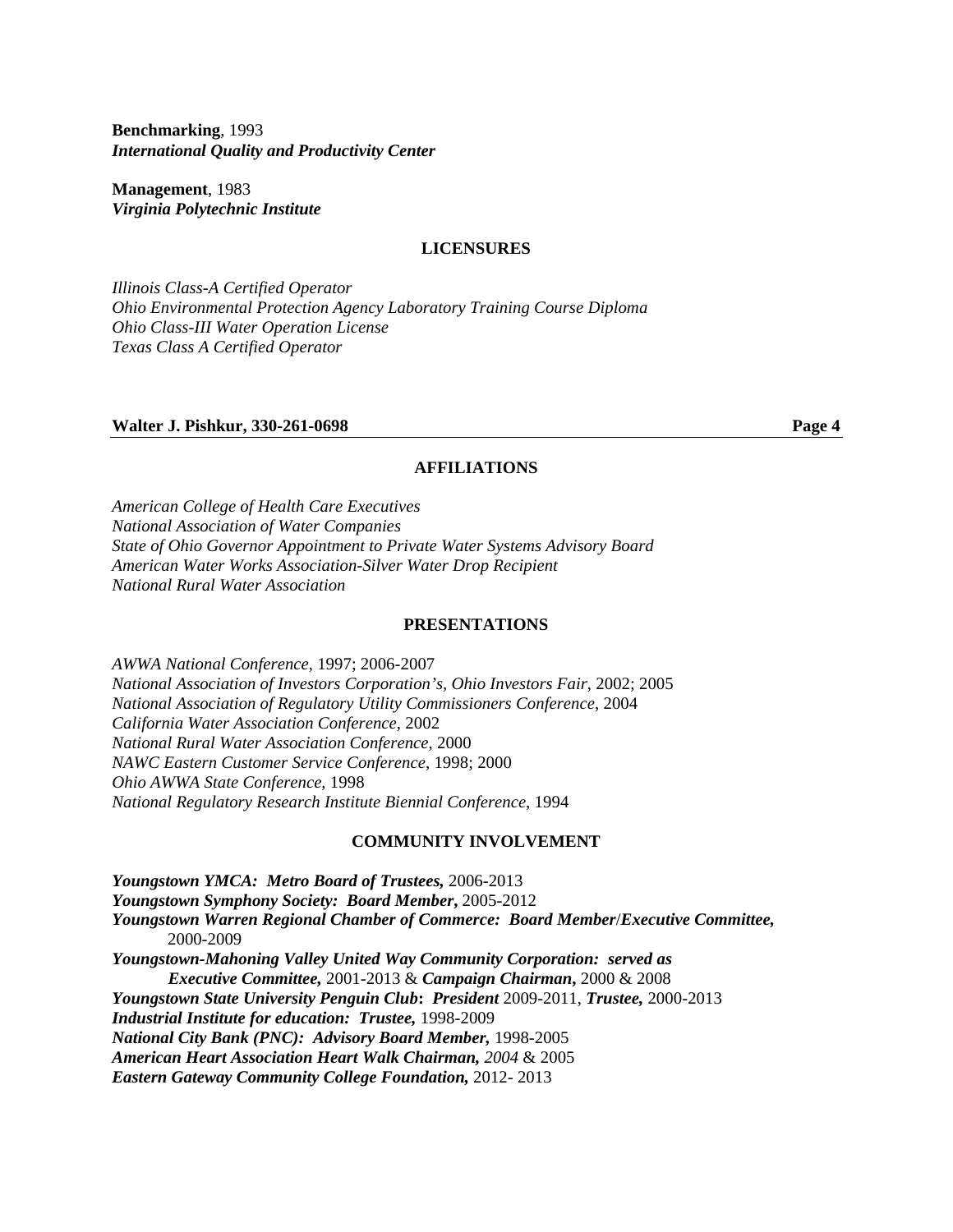#### **Walter J. "Buzz" Pishkur**

Walter "Buzz" Pishkur has a 43 year work history which includes 33 years of Executive Management experience. He is an accomplished visionary and is recognized for his ability to turn around and re-define organizations. He has been successful in optimizing and streamlining organizations to provide improved services while earning increased revenues. He is a champion at building and maintaining strong relations at all levels of an organization.

Currently he is employed as Director of Water Utilities for the City of Arlington, Texas. He is responsible for the overall operation of a municipal water and wastewater system covering 99.7 square miles and serving 400,000 customers. This responsibility includes capital and operating budget development, strategic planning, rate design, and employee development.

Buzz was previously employed as an Adjunct Professor in the Schools of Business and Communication at Butler County Community College. His class instruction included Advertising, Marketing, Customer Service, Public Relations, Management and Leadership courses.

From 2010 through 2012, Buzz served as Director of Business Development for the United Water Company, a leader in the water services industry. During his tenure he established a referral network with affiliated companies to market their services and engaged a network of regulatory leaders to increase brand awareness and built business relationships that ultimately increased revenue.

As President and Chief Executive Officer of Forum Health, an \$800 million multidisciplinary healthcare system, Buzz was charged with overseeing an organization with 4,000 employees and three unions. During his time as CEO he built strong working relationships with organized labor and successfully negotiated necessary concessions. He instituted performance planning for senior management, He instituted performance planning for senior management, significantly reduced operating costs, improved clinical outcomes, customer satisfaction and public image and achieved the goal of keeping the hospitals in operation while improving cash flow.

Aqua Ohio, Inc., the largest water company in the state of Ohio, named Buzz as President in 1992. He also had responsibility for similar western Pennsylvania operations of Aqua Pennsylvania. He had full operating responsibility of the companies and their six operating divisions which provided service to nearly 500,000 residents in 16 counties. During this time Buzz spearheaded passage of two precedentsetting bills in Ohio which reduced cost to customers and enhanced the Company's ability to provide quality service.

Prior to the previous appointments, Buzz spent six years as Executive Vice President/General Manager of the Inter-State Water Company in Danville, Illinois; four years as Division Manager of the Marysville Division of Aqua Ohio and two years as Business Manager for the Struthers Division of Aqua Ohio. He began his career in the water industry as a 10-year employee of the City of Hubbard, Ohio a municipal water utility.

Pishkur is a cum laude graduate of The Ohio State University School of Business (1986) and following graduation was inducted into the prestigious College of Business Pacesetters' organization, recognizing his outstanding academic and leadership achievements. In 1992 he completed his Executive MBA degree, with honors, from the University of Illinois. He holds a Class III Water Operator License in the State of Ohio, a Class A Operator License in the State of Illinois and a Class A Operator License in the State of Texas.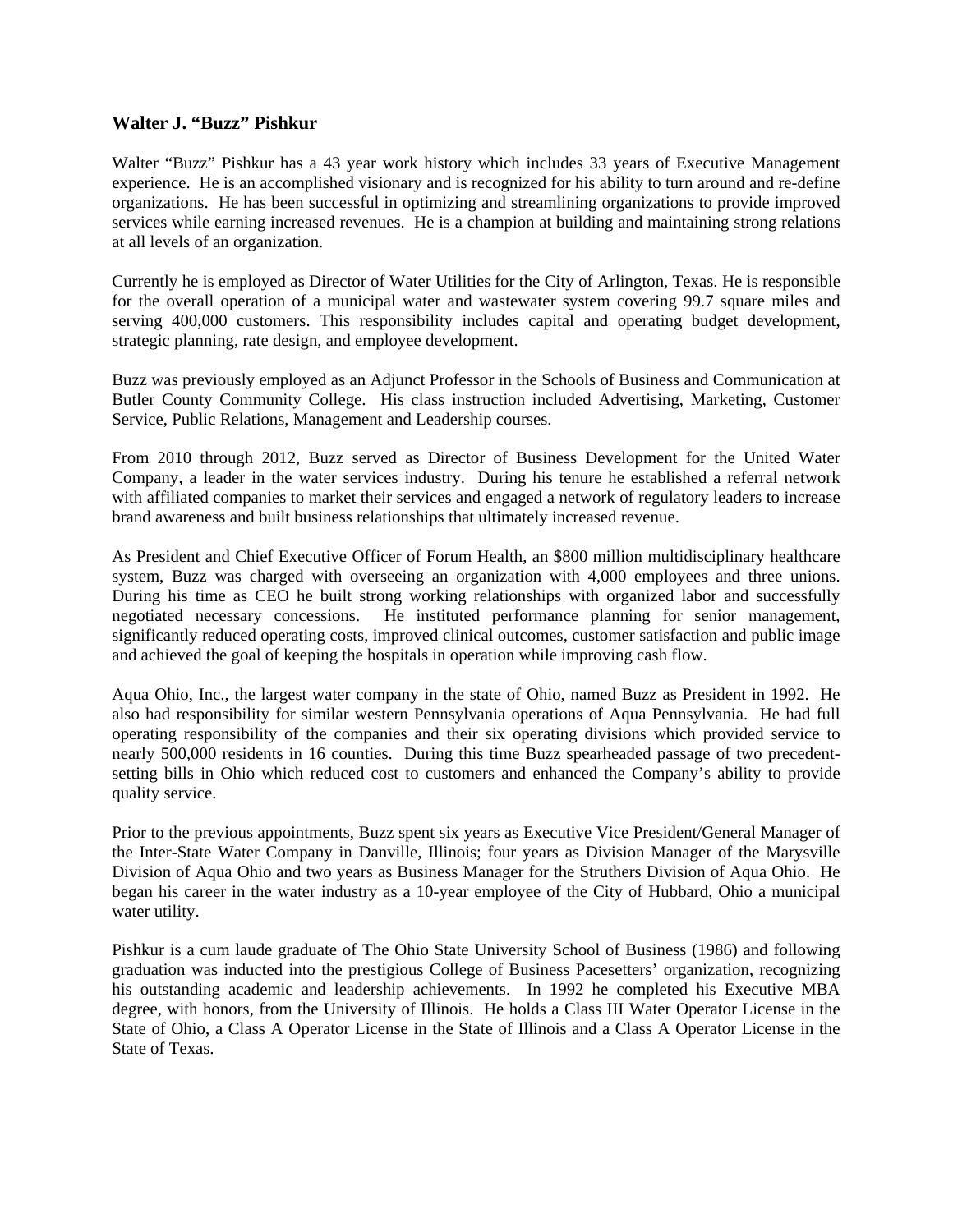#### **Walter J. "Buzz" Pishkur Page 2**

Pishkur has served as Vice President of the Mahoning Valley Community Corporation and was a Board member of both the Youngstown YMCA and the Youngstown Symphony Society. He also was a Trustee and Vice Chairman for the Youngstown State University Penguin Club. He is a past member of the National City Bank (PNC) Northeast Advisory Board of Directors, former Director for the Youngstown Country Club, Board member and Finance Committee Chairman of the Youngstown/Warren Regional Chamber of Commerce, Trustee for the Industrial Information Institute for Education, and a past Community Advisor for the Junior League of Youngstown. Buzz was Chairman of the 2000 and 2008 Mahoning Valley United Way Campaigns, and chaired the 2004 and 2005 American Heart Association Heart Walks.

Buzz is an American Water Works Association Silver Water Drop recipient, a two-time past chair of the Ohio Chapter of the National Association of Water Companies and has had several articles published in national trade periodicals. He was a presenter at the 1994 National Regulatory Research Institute Biennial Conference, the 1997 and 2006 AWWA National Conference, the 1998 Ohio AWWA State Conference, the 1998 and 2000 NAWC Eastern Customer Service Conference, the 2000 National Rural Water Association Conference, 2002 California Water Association Conference, the 2004 National Association of Regulatory Utility Commissioners Conference in Washington DC and the 2002 and 2005 National Association of Investors Corporation's Ohio Investors Fair.

A registered lobbyist in the State of Ohio since 1995, Pishkur has successfully presented testimony on several bills before the Ohio Legislature. His efforts include the recently passed Senate Bill 65, which is precedent setting tort reform for water and wastewater utility companies, and Senate Bill 44 (System Improvement Charge–SIC), which provides funds for the replacement and rehabilitation of infrastructure that is crucial to service reliability and water quality. He has also presented expert testimony on numerous cases before the Illinois Commerce Commission and the Ohio and Pennsylvania Public Utilities Commissions. He is an active member of the Ohio State University Advocates Organization, which is the legislative advocacy arm of the University.

In 2009, Buzz was honored by the United Way of Youngstown and Mahoning County with its highest award, "Champions Among US" in recognition of his unselfish efforts and commitment to the community. He was presented the Youngstown/Warren Regional Chamber's William G. Lyden, Jr. Spirit of the Valley Award in 2005 as acknowledgment of his exemplary leadership and commitment to the community, economic development and to the overall progress of the Valley. In 2003, he was named Alumnus of the Year by the Hubbard High School Alumni Association and in 2001 he was inducted into the Greater Youngstown Baseball Old-timers Association Hall of Fame for founding and operating a baseball training school and his performance as a player and umpire in Class B and AA baseball leagues. In his spare time, Buzz enjoys golfing, college sports and has been a registered high school basketball official for over 41 years, including serving as a rules interpreter in both Ohio and Illinois.

He and his wife, Joyce, both natives of Hubbard, Ohio, currently reside in Arlington, TX.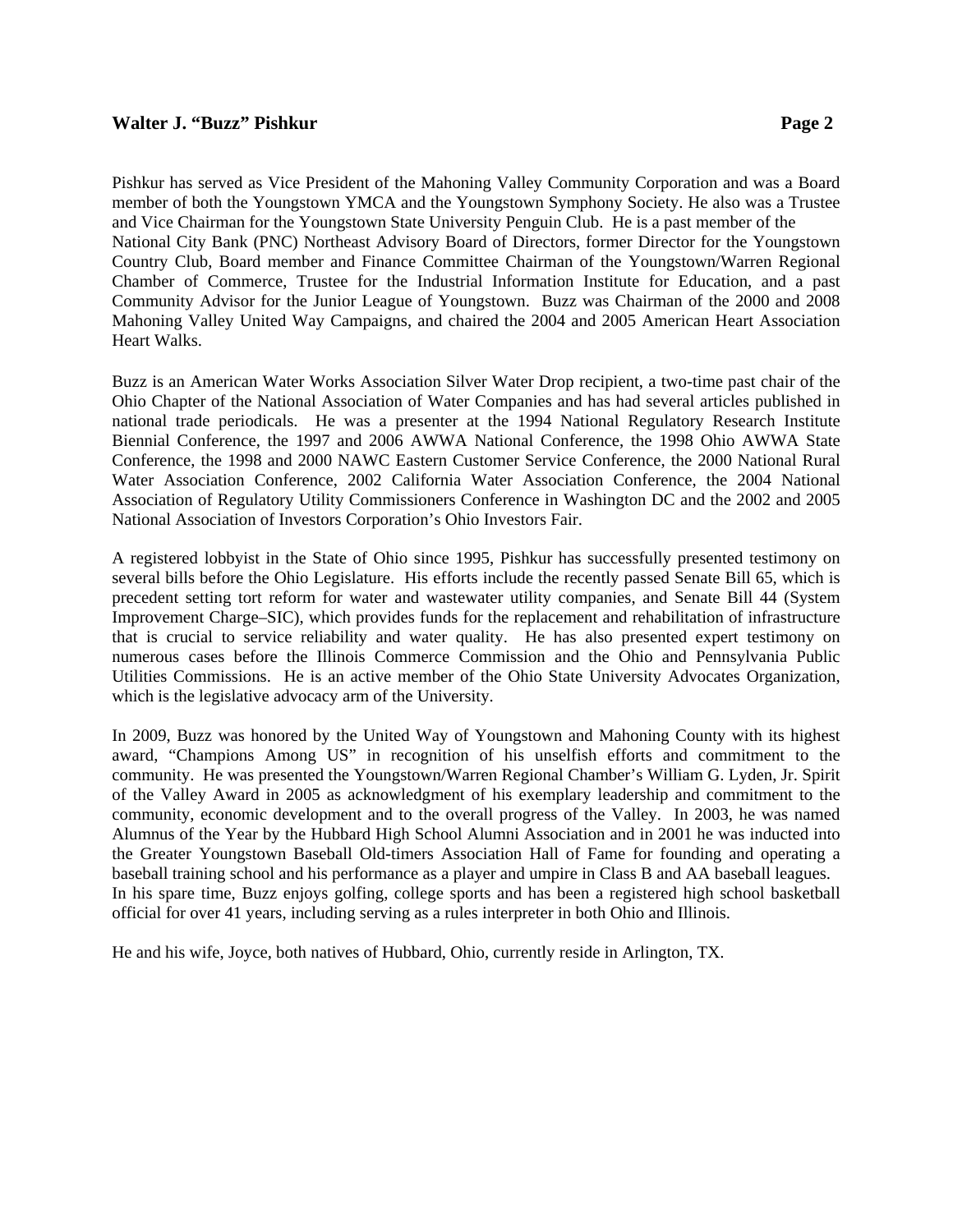

# **RESOLUTION IN HONOR OF DEPARTING MEMBER STEVE BERRY**

Resolution No. 13-3

**WHEREAS**, the Region C Water Planning Group (RCWPG) respectfully notes the recent decision by Steve Berry to step down from his position on the RCWPG; and

**WHEREAS**, since forming Vintage Capital in early 2002, and throughout his career, Steve has worked to improve the quality of life and water supply of the Greater Fort Worth area, both through his professional and volunteer efforts; in doing so, he served not only the RCWPG but also as Vice President and Board member of the Trinity Improvement Association, whose purpose is to sponsor a coordinated program of improvement for the entire Trinity River Basin; and

**WHEREAS**, since joining the RCWPG in 2006, Steve has served as a valued member, contributing passionately to the planning effort and ably representing the Environmental interest group; and

**WHEREAS**, during his many years of service in these and other capacities, Steve dedicated significant efforts to ensuring that North Central Texas residents and businesses would have a safe, plentiful water supply for many decades to come; and

**WHEREAS**, Steve served as a thoughtful leader and offered insightful industry knowledge to provide valuable counsel to the RCWPG.

**NOW, THEREFORE, BE IT RESOLVED** by the Region C Water Planning Group, that we commend Steve Berry for his selfless service to the community, and we proclaim that his contributions are visibly reflected both in the Region C Water Plan and countless other endeavors benefiting the entire North Central Texas region and its millions of residents.

# **THIS RESOLUTION ADOPTED BY THE REGION C WATER**  PLANNING GROUP ON THE 2<sup>nd</sup> DAY OF DECEMBER 2013.

\_\_\_\_\_\_\_\_\_\_\_\_\_\_\_\_\_\_\_\_\_\_\_\_\_\_\_\_\_\_ \_\_\_\_\_\_\_\_\_\_\_\_\_\_\_\_\_\_\_\_\_\_\_\_\_\_\_\_\_\_ **RUSSELL LAUGHLIN**, Secretary **JAMES M. PARKS**, Chair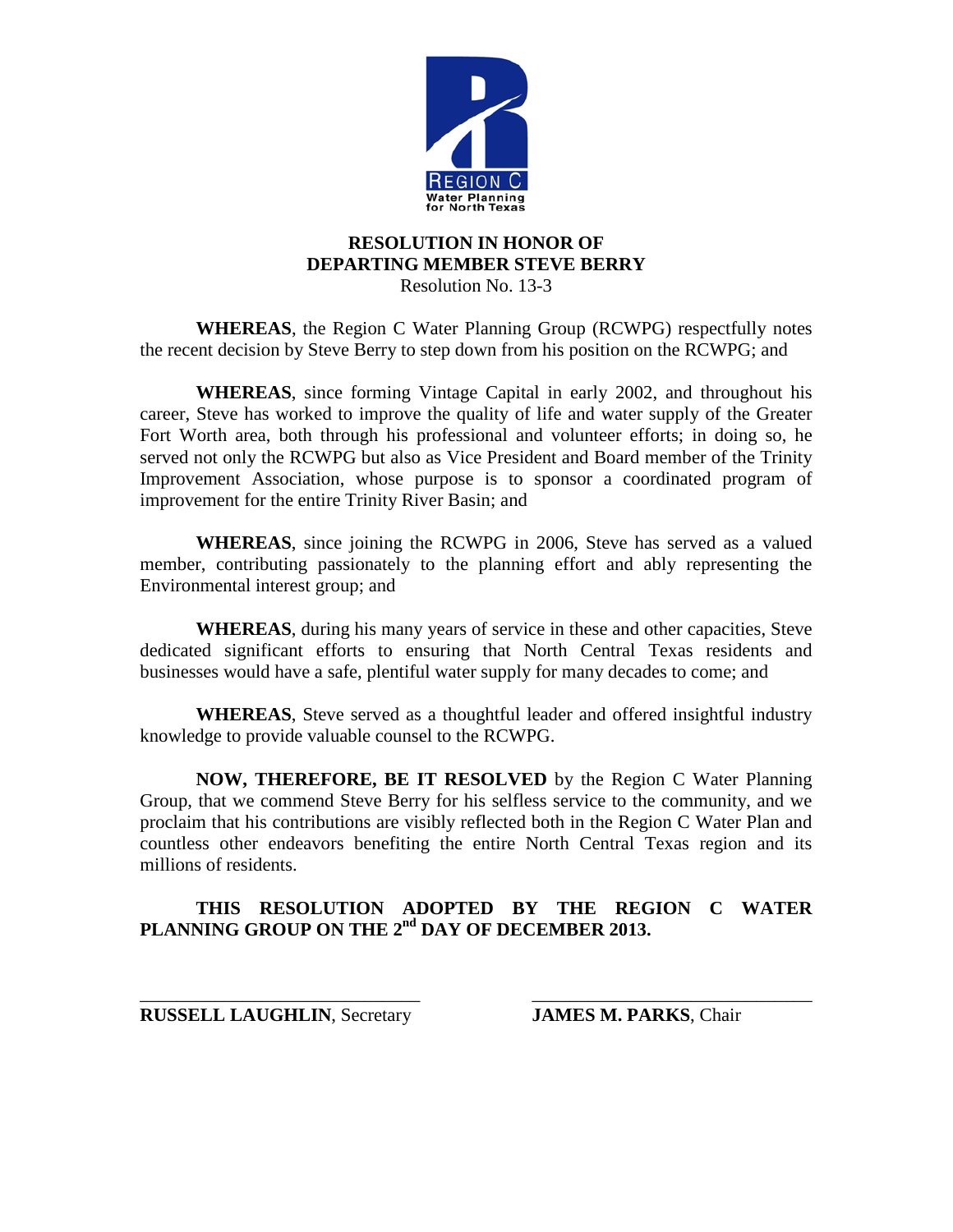

# **RESOLUTION IN HONOR OF DEPARTING MEMBER JERRY CHAPMAN**

Resolution No. 13-4

**WHEREAS**, the Region C Water Planning Group (RCWPG) respectfully notes the recent decision by Jerry Chapman to step down from his position on the RCWPG; and

**WHEREAS**, during his more than three-decade-long-career with the Greater Texoma Utility Authority, for which he became a consulting general manager in 2013, Jerry worked effectively to ensure adequate water resources resulting in an incredibly successful water and wastewater infrastructure that will benefit the region for years to come; and

**WHEREAS**, Jerry served as the authority's first general manager, taking office in 1979 after having helped form GTUA as executive director of the Texoma Council of Governments; he led TCOG, then known as the Texoma Regional Planning Commission from 1968 to 1982; and

**WHEREAS**, for three full five-year planning cycles and well into a fourth round of planning, Jerry has served as a valued member of the RCWPG, contributing passionately to the planning effort and ably representing the interests of water districts; and

**WHEREAS**, during his many years of service in these and other capacities, Jerry dedicated significant efforts to ensuring that North Central Texas residents and businesses would have a safe, plentiful water supply for many decades to come; and

**WHEREAS**, Jerry worked faithfully over the years to contribute thoughtful perspective and leadership to RCWPG.

**NOW, THEREFORE, BE IT RESOLVED** by the Region C Water Planning Group, that we commend Jerry Chapman for his selfless service to the community, and we proclaim that his contributions are visibly reflected both in the Region C Water Plan and countless other endeavors benefiting the entire North Central Texas region and its millions of residents.

# **THIS RESOLUTION ADOPTED BY THE REGION C WATER**  PLANNING GROUP ON THE 2<sup>nd</sup> DAY OF DECEMBER 2013.